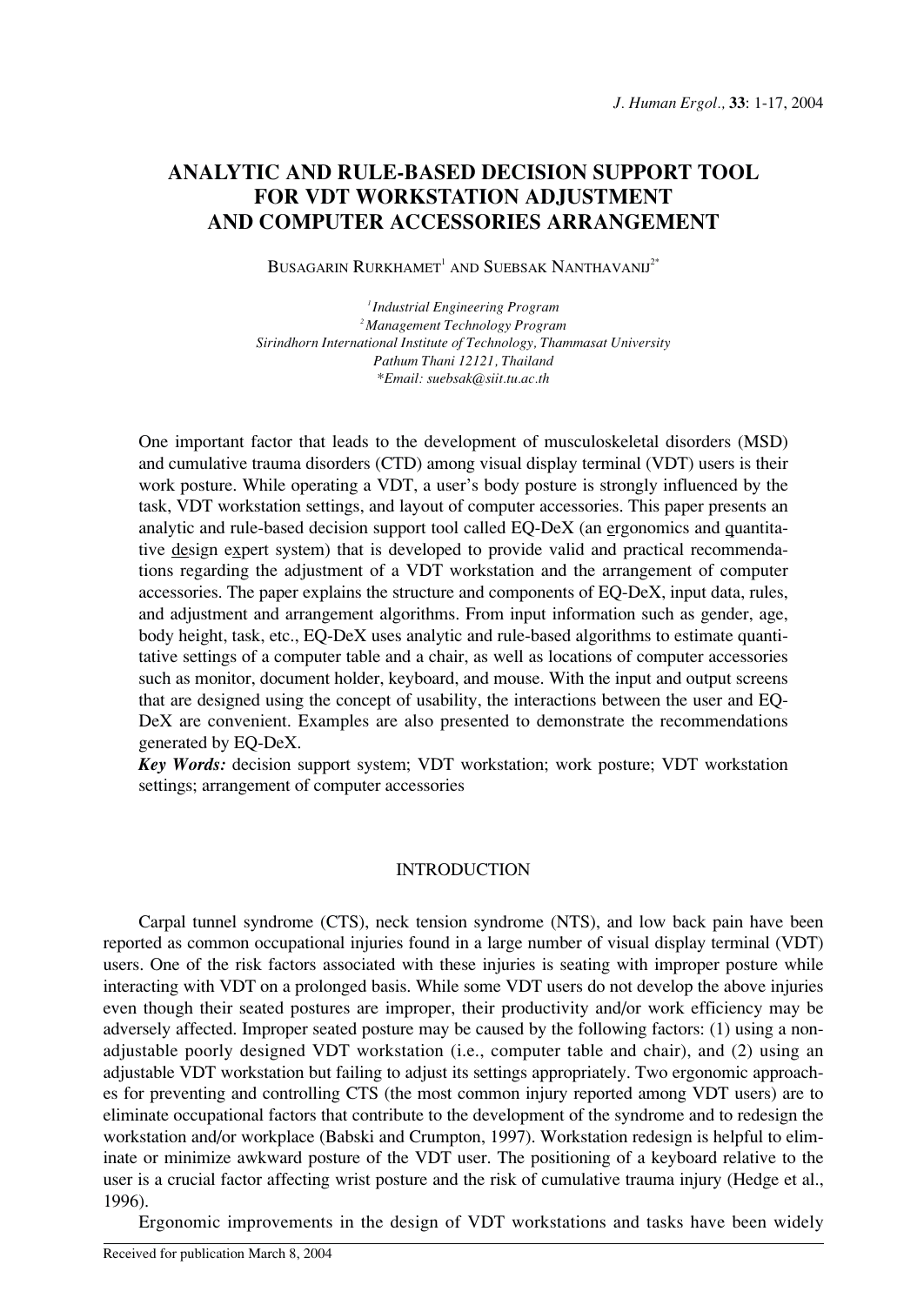embraced as a primary measure for preventing musculoskeletal problems in VDT work (Sauter and Schleifer, 1991). Key elements of an ergonomic VDT workstation include height-adjustable work surface, position-adjustable monitor, document holder, detachable keyboard, adjustable seating, wrist support, footrest (if necessary), and appropriate lighting and glare reduction (Gross and Hassel, 1991). Cook et al. (2000) supported the importance of proper VDT workstation design in terms of positions and level heights of computer accessories. There are other studies that also mentioned the computer accessory arrangement but did not propose a solution (Berns and Klusell, 2000; Hastings et al., 2000). Berns and Klusell (2000) mentioned only placing an input device in front of the user as a recommended approach. Another computer accessory that has been widely studied is the monitor. Ankrum and Nemeth (2000) reported that the monitor viewing angle in the range of 35°-38.5° below eye level is associated with head tilt and head/neck angles consistent with the "comfortable" postures. Straker and Mekhora (2000) categorized monitor positions into two groups: high monitor position (inclined 5° backward with the top of the monitor level with the user's eyes), and low monitor position (inclined 25° backward with the bottom of the monitor level with the desk). The study shows that VDT users working with a high monitor position have less head, neck, and trunk flexion and less cervical and erector spinae muscle activity than when they work with a low monitor position.

Nanthavanij and Venezia (1999) suggested a set of mathematical formulas that use body height to determine the workstation settings that are appropriate for an individual. However, their formulas emphasize only the vertical heights (from the floor) and horizontal distances (from the VDT user) of the keyboard and monitor. Mekhora et al. (2000) tested the effect of ergonomic intervention on discomfort in VDT users by adjusting their workstation according to the results from Nanthavanij and Venezia's formulas. Significant improvements were also found in that study. Rurkhamet and Nanthavanij (2000) reported that some computer accessories layout design strongly affects the physical discomforts at the wrist, lower arm, and upper arm, especially when the mouse is predominantly used. They recommended that the adjustment of VDT workstation settings and the arrangement of computer accessories be considered concurrently, and with the consideration of user-related and taskrelated information. Later, Rurkhamet and Nanthavanij (2004) developed a rule-based algorithm to recommend the location of the monitor, document, keyboard, and mouse on a computer table based on computer task and the user's typing skill level.

This paper discusses a computerized tool that is developed to assist VDT users in adjusting the workstation and arranging computer accessories so that they can maintain a correct seated posture. EQ-DeX (an ergonomics and quantitative design expert system) is an analytic and rule-based decision support tool that gives not only quantitative recommendations but also line figures that show the resulting body's seated posture and layout of all computer accessories if the recommendations are followed.

#### ARCHITECTURE AND COMPONENTS OF EQ-DeX

EQ-DeX is developed using Microsoft Visual Basic (VB) and Visual Rule Studio (VRS) which is a rule-based expert system technology. VRS works as an integral part of VB and appears within VB as an ActiveX Designer. The rule language of VRS, called Production Rule Studio (PRL), is a high level grammar. In VB, VRS is called Rule Machines RuleSet Designer. PRL classes of RuleSet are objects in VB. The designated graphical user interface (GUI) of VB interacts directly with the user by receiving input data and presenting the results (numbers and line figures). While receiving input data from the user, VB works as an error handler. From the input data, both VB and VRS process the data to provide the recommendations (VDT workstation adjustment settings and layout of computer accessories).

The architecture of EQ-DeX is demonstrated in Figure 1.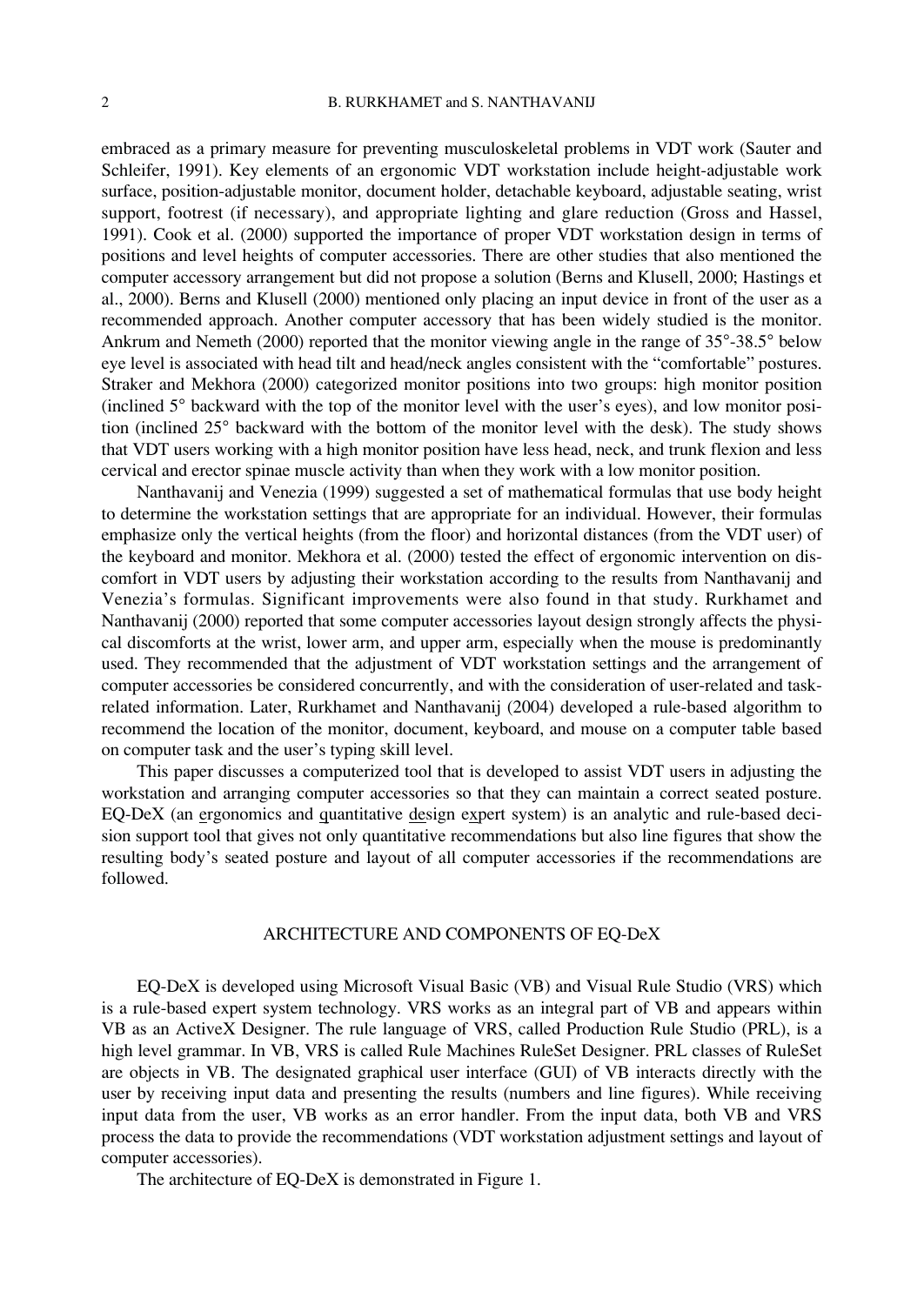

Fig. 1. Architecture of EQ-DeX.

## *Input data*

Input data for EQ-DeX can be categorized into two types, namely, basic input data and customized input data. The basic input data includes a VDT user's personal data (e.g., age, gender, body height, and typing skill level) and usage of computer accessories (percentage of input device usage, percentage of visual display device usage, etc.). The typing skill level is divided into three levels, namely, beginner, intermediate, and professional. The customized input data includes information about adjustment ranges of the user's VDT workstation, dimensions of computer accessories (keyboard, mouse, monitor, and document holder), VDT task, physical interactions between the VDT user and computer accessories (keyboard, mouse, and document holder), and visual interactions between the VDT user and computer accessories (keyboard, monitor, and document holder).

The above mentioned input data can be viewed as quantitative and qualitative data. Quantitative data is processed by the analytic algorithm in EQ-DeX while the qualitative data is processed by the rule statements to rank the placement of computer accessories. Tables 1 and 2 show the physical and visual interactions between a VDT user and computer accessories, respectively. Possible interaction degrees are also shown. According to the physical interaction, VDT users can be divided into three types: (1) keyboard users (those who use the keyboard at least 70% of the task duration), mouse users (those who use the mouse at least 70% of the task duration), and keyboard-mouse users (those who use both the keyboard and mouse relatively equally, i.e., 40-60% of the task duration).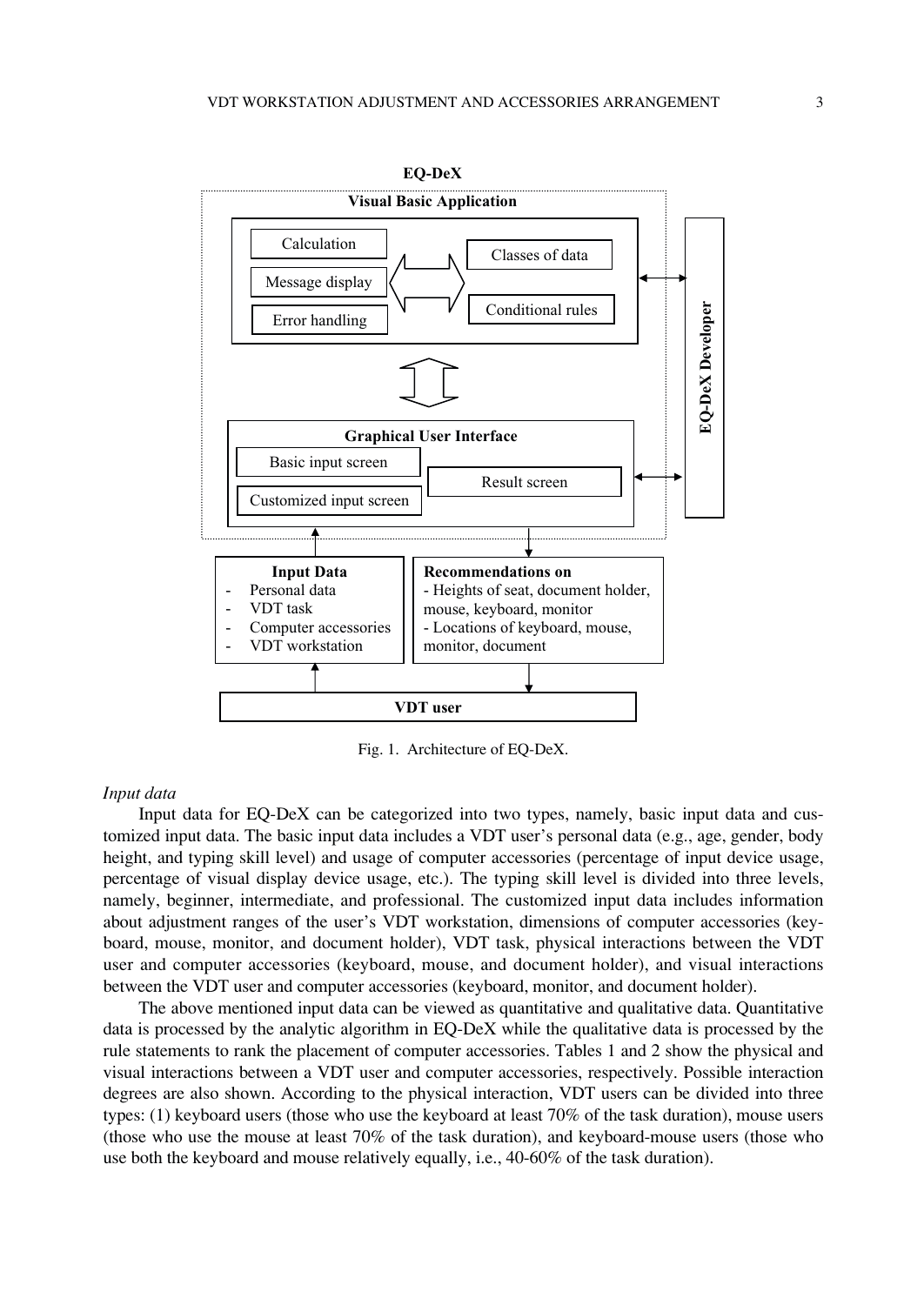| <b>VDT</b> task      | User type          | Computer accessory | Degree of interaction |
|----------------------|--------------------|--------------------|-----------------------|
| Document preparation | $K -$ Professional | Keyboard<br>Strong |                       |
|                      |                    | Mouse<br>Weak      |                       |
|                      |                    | Document holder    | Weak/Moderate         |
|                      | $K$ – Intermediate | Keyboard           | Strong                |
|                      |                    | Mouse              | Weak                  |
|                      |                    | Document holder    | Weak/Moderate         |
|                      | $K - B$ eginner    | Keyboard           | Strong                |
|                      |                    | Mouse              | Weak                  |
|                      |                    | Document holder    | Weak/Moderate         |
| Graphics design      | M                  | Keyboard           | Weak                  |
|                      |                    | Mouse              | Strong                |
|                      |                    | Document holder    | Weak/Moderate         |
|                      | $K-M$              | Keyboard           | Moderate              |
|                      |                    | Mouse              | Moderate              |
|                      |                    | Document holder    | Weak/Moderate         |
| Data entry           | K - Professional   | Keyboard           | Strong                |
|                      |                    | Mouse              | Weak                  |
|                      |                    | Document holder    | Weak/Moderate         |
|                      | $K$ – Intermediate | Keyboard           | Strong                |
|                      |                    | Mouse              | Weak                  |
|                      |                    | Document holder    | Weak/Moderate         |
|                      | $K - B$ eginner    | Keyboard           | Strong                |
|                      |                    | Mouse              | Weak                  |
|                      |                    | Document holder    | Weak/Moderate         |
|                      | M                  | Keyboard           | Weak                  |
|                      |                    | Mouse              | Strong                |
|                      |                    | Document holder    | Weak/Moderate         |
|                      | $K-M$              | Keyboard           | Moderate              |
|                      |                    | Mouse              | Moderate              |
|                      |                    | Document holder    | Weak/Moderate         |

Table 1. Physical interactions between a VDT user and computer accessories.

Note:  $K =$  keyboard user,  $M =$  mouse user,  $K-M =$  keyboard-mouse user

Additionally, it is necessary to consider the functional relationships between each pair of computer accessories due to their influence on the relative locations of the devices. Here, we use the conventional concept to express the degree of relationship; that is,  $A =$  absolutely important,  $E =$  essentially important,  $I =$  important,  $O =$  ordinary,  $U =$  unimportant, and  $X =$  not relevant. For example, any pair of devices that receives either "A", "E", or "I" for their degree of relationship should be placed close together.

## *Rules*

Rules used in EQ-DeX are created according to ergonomic design principles such as principles for arranging components (the importance principle, the frequency-of-use principle, the functional principle, and the sequence-of-use principle), normal and maximum work areas, and recommended viewing angle and distance. Examples of the rules that EQ-DeX employs to arrange the computer accessories include:

- Rules for comparing percentages of input device usage
- Rules for comparing percentages of visual display device usage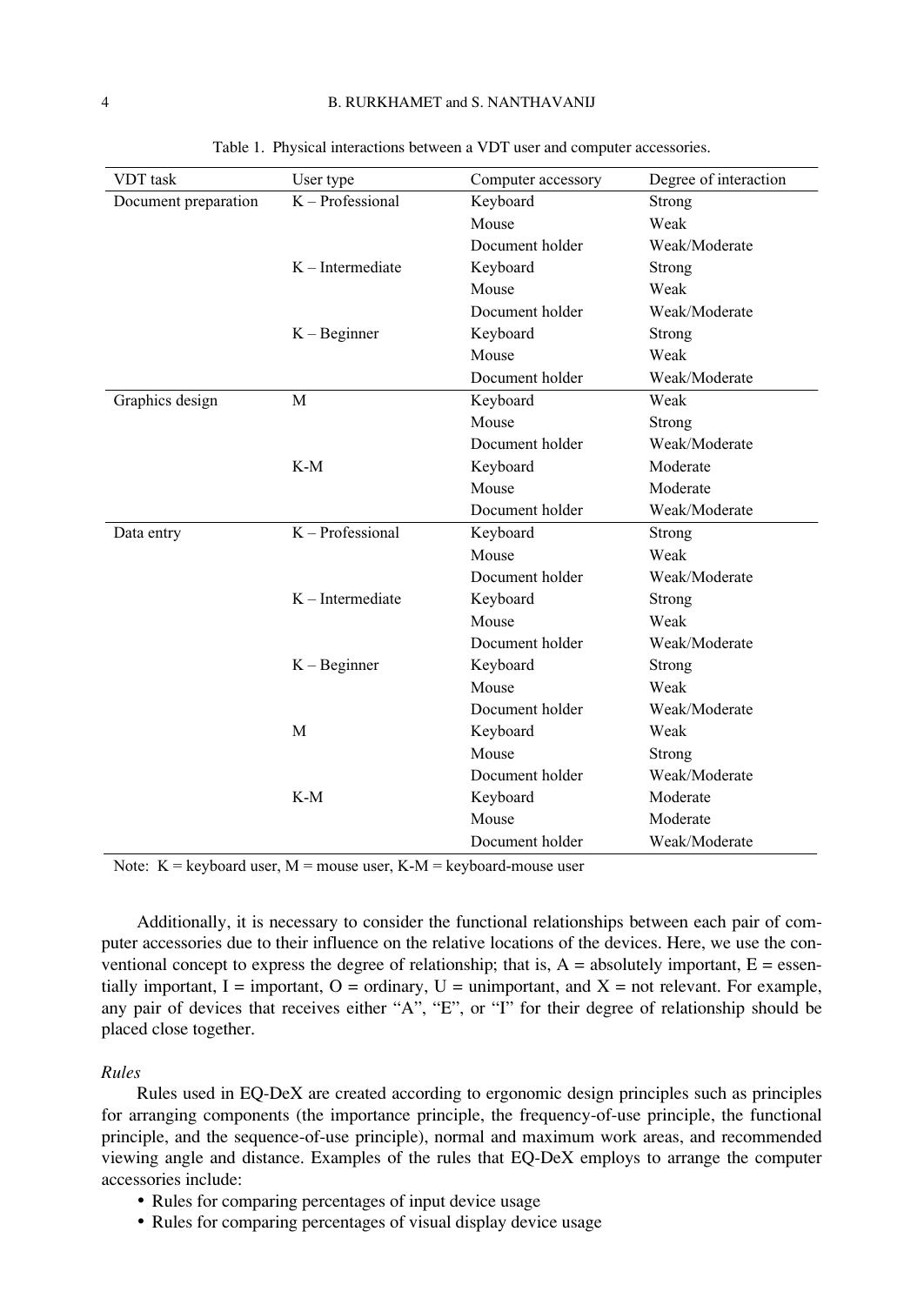| <b>VDT</b> task      | User type          | Computer accessory | Degree of interaction |
|----------------------|--------------------|--------------------|-----------------------|
| Document preparation | K - Professional   | Keyboard           | Weak                  |
|                      |                    | Monitor            | Moderate/Strong       |
|                      |                    | Document holder    | Weak/Moderate         |
|                      | $K$ – Intermediate | Keyboard           | Moderate              |
|                      |                    | Monitor            | Moderate/Strong       |
|                      |                    | Document holder    | Weak/Moderate         |
|                      | $K - B$ eginner    | Keyboard           | Strong                |
|                      |                    | Monitor            | Strong                |
|                      |                    | Document holder    | Strong                |
| Graphics design      | M                  | Keyboard           | Weak                  |
|                      |                    | Monitor            | Strong                |
|                      |                    | Document holder    | Moderate/Strong       |
|                      | $K-M$              | Keyboard           | Moderate              |
|                      |                    | Monitor            | Strong                |
|                      |                    | Document holder    | Moderate/Strong       |
| Data entry           | K - Professional   | Keyboard           | Weak                  |
|                      |                    | Monitor            | Weak/Moderate/Strong  |
|                      |                    | Document holder    | Moderate/Strong       |
|                      | $K$ – Intermediate | Keyboard           | Moderate              |
|                      |                    | Monitor            | Weak/Moderate/Strong  |
|                      |                    | Document holder    | Moderate/Strong       |
|                      | $K - B$ eginner    | Keyboard           | Strong                |
|                      |                    | Monitor            | Weak/Moderate/Strong  |
|                      |                    | Document holder    | Moderate/Strong       |
|                      | M                  | Keyboard           | Weak                  |
|                      |                    | Monitor            | Moderate/Strong       |
|                      |                    | Document holder    | Moderate/Strong       |
|                      | $K-M$              | Keyboard           | Moderate              |
|                      |                    | Monitor            | Strong                |
|                      |                    | Document holder    | Moderate/Strong       |

Table 2. Visual interactions between a VDT user and computer accessories.

Note:  $K =$  keyboard user,  $M =$  mouse user,  $K-M =$  keyboard-mouse user

- Rules for classifying user type
- Rules for checking an overlapping condition between the primary and secondary input devices
- Rules for prioritizing the placement of input devices
- Rules for prioritizing the placement of visual displays
- Rules for checking the lower and upper limits of the seat level height
- Rules for checking the lower and upper limits of the keyboard level height
- Rules for checking the lower and upper limits of the monitor level height

• Rules for checking an overlapping condition between visual displays and the primary input device

## *Adjustment and arrangement algorithms*

EQ-DeX utilizes the analytic and rule-based algorithms that consist of sequential mathematical formulas and logic instructions to numerically and logically determine VDT workstation settings and locations of input and display devices based on relevant ergonomic design principles. Briefly, by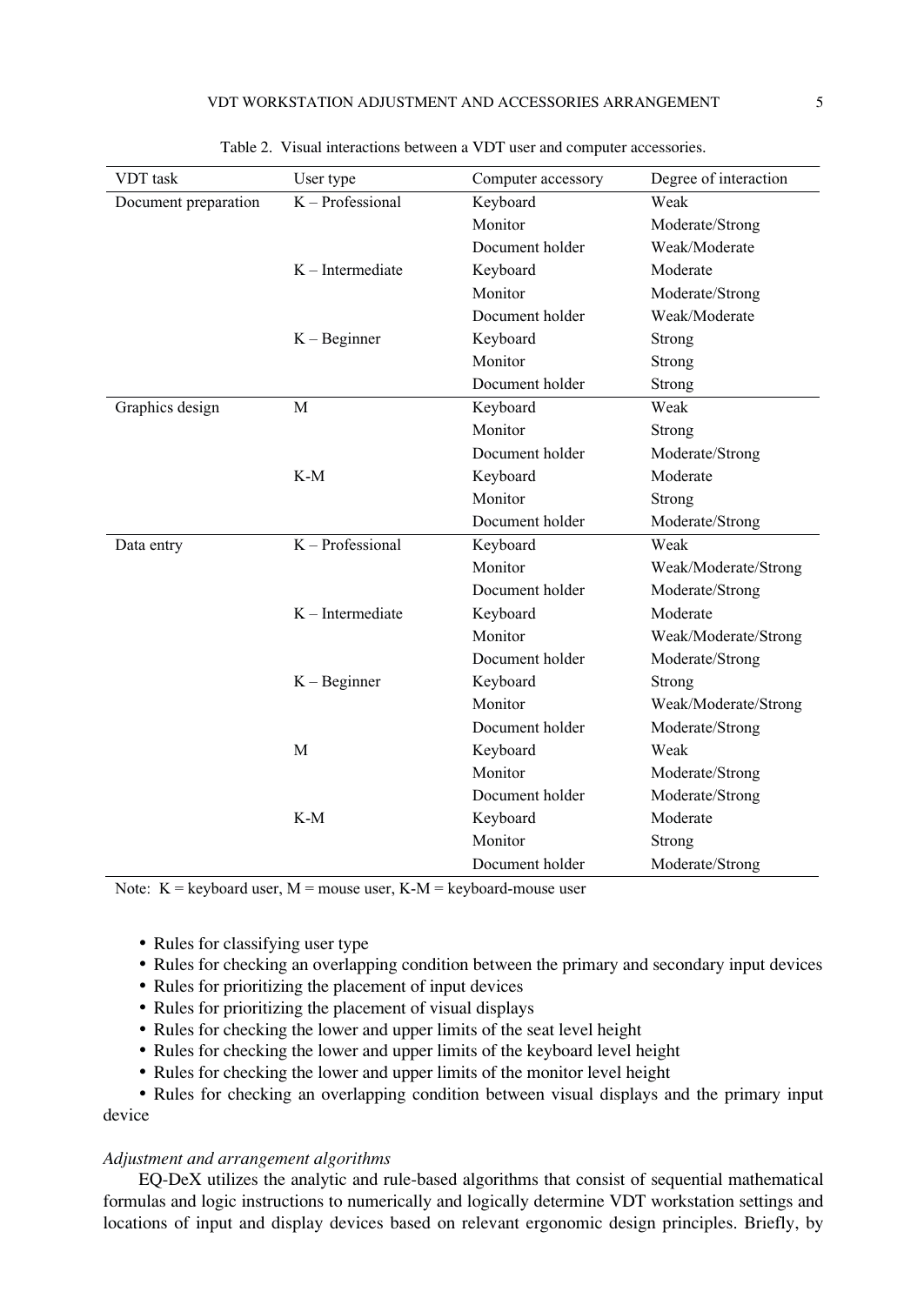assuming that a correct seated posture is maintained, the VDT user's anthropometric data are used to calculate (*x, y*) coordinates of relevant body reference points, and the reference points of the workstation and computer accessories. Constraints such as the size of computer accessory, user preference, typing skill, and VDT task are also considered in the algorithms to obtain practical and valid results.

The algorithms used in EQ-DeX are based on the following assumptions.

• The VDT user should sit with the back at the upright position, the upper arm hanging naturally along the side, the elbow flexed 90°, the hand and the lower arm forming a straight line, the lower leg forming a right angle with the upper leg, and both feet resting comfortably on the floor (The Human Factors Society, 1988).

• The VDT workstation consists of a fully adjustable computer table and a height-adjustable chair. The range of adjustment is sufficient to accommodate VDT users from the 5th percentile of female population to the 95th percentile of male population.

• Adjustable features of the VDT workstation include: (1) keyboard tray, (2) mouse tray, (3) monitor platform, (4) document holder, and (5) chair seat.

• Computer accessories include: (1) keyboard, (2) mouse, (3) monitor, and (4) document holder.

*Initialization:* Initially, EQ-DeX will collect data about the VDT user, task, computer accessories, and VDT workstation from the user. It will then define the body reference points (i.e., ankle, knee, hip, shoulder, elbow, fingertip, wrist, and eye). Next, EQ-DeX will define the reference points of computer accessories that the user has to interact with, both physically and visually.

*Recommending VDT workstation adjustment settings:* From its database on Thai anthropometric data (Thai Industrial Standard Institute, 1994), EQ-DeX is able to estimate the length of key body segments of the VDT user based on the user's gender, age, and body height. From the assumed seated posture, the (*x, y*) coordinates of body reference points can be determined using the mathematical formulas (shown in the Appendix 1) developed by Nanthavanij and Venezia (1999). Subsequently, the coordinates of the reference points of computer accessories can be next derived.

EQ-DeX will recommend the level heights of chair seat, keyboard tray, mouse tray, monitor platform, and document holder. It is important that the level height of each VDT workstation feature must be within its adjustment range. If not, certain adjustments must be performed.

Figure 2 shows the flow chart of the procedure that recommends the VDT workstation settings.



Fig. 2. Procedure for recommending the VDT workstation settings.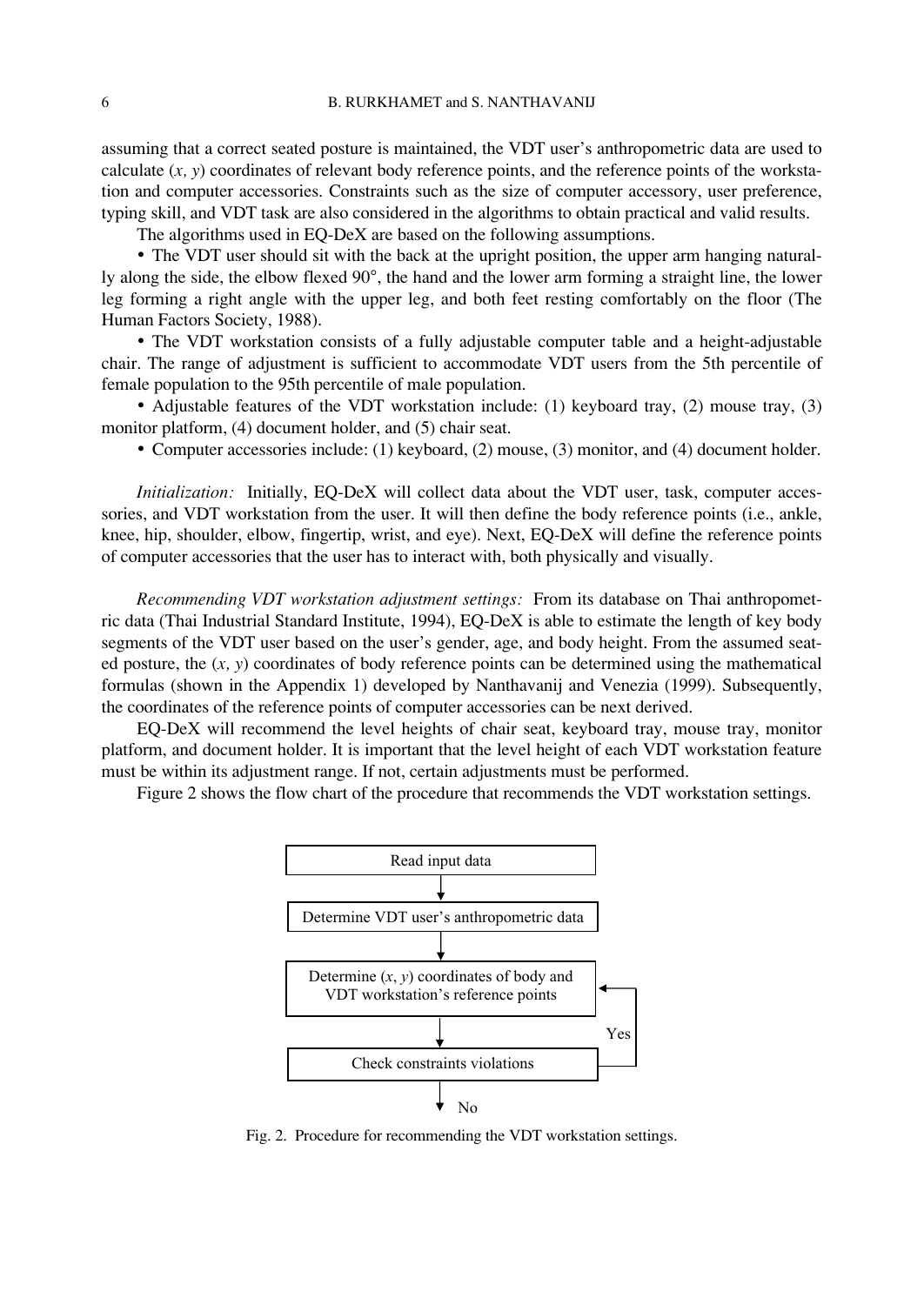*Recommending computer accessories layout:* For the layout of computer accessories, EQ-DeX starts with the placement of input devices, namely, keyboard and mouse. The percentages of keyboard and mouse usage are compared to determine the primary and secondary input devices. If the keyboard is the primary input device, it is necessary to know whether the alphabet or the numeral section is predominantly used. The optimal locations of the primary and secondary input devices are where the device can be operated most conveniently within the normal working area. If there is a location conflict between the two devices, an alternative location for the secondary input device must be determined. Usually, it should be near the primary input device so that the hand movement between both devices is minimized. Figure 3 summarizes the steps for recommending the locations of both input devices.



Fig. 3. Procedure for recommending locations of input devices.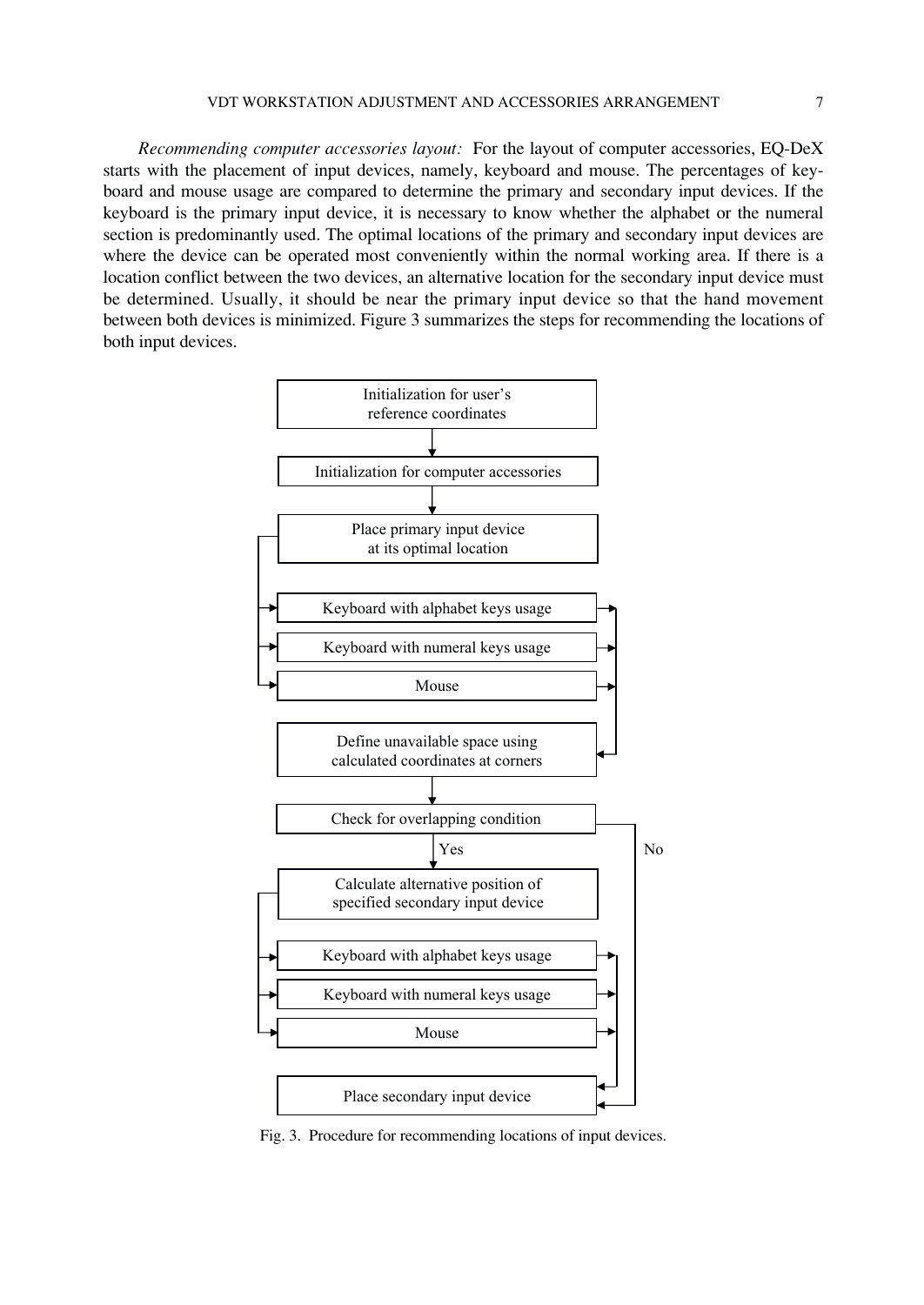The procedure for recommending the locations of visual display devices is shown in Figure 4. Initially, the percentages of monitor and document viewing (depending on the typing skill level of the user or task requirement) are compared to determine the primary and secondary visual display devices. The location of the primary visual display device is determined from the recommended viewing angle and distance. The secondary visual display device is usually placed at its optimal location if it does not obstruct the viewing of the primary display device. Otherwise, an alternative location that is near the primary visual display device so that the head movement is minimized must be determined.



Fig. 4. Procedure for recommending locations of visual display devices (M = monitor, Doc = document).

An example of a rule-based algorithm for placing a monitor in front of the VDT user and obtaining its reference points is given in the Appendix 2. For the details of the adjustment and arrangement algorithms, see Rurkhamet and Nanthavanij (2004).

## *Graphical user interfaces*

To facilitate the user's interactions with EQ-DeX, three screen forms are developed to assist users in entering input data, customizing the data, and viewing the results. These screens are: (1) Input form (2) Customize form, and (3) Result form.

*Input form:* The Input form allows the user to enter basic input data, to customize input data, and to process input data. The Input form allows the user to enter a new set of input data or retrieve input data from an existing data file. Once the data has been created or retrieved, the user can modify the existing data, save the new data, and print the report of input data. Additionally, the user can choose to customize the default information by clicking on the "Customize Default Information" button or to generate the recommendations by clicking on the "Finish" button. Figure 5 shows the Input form of EQ-DeX.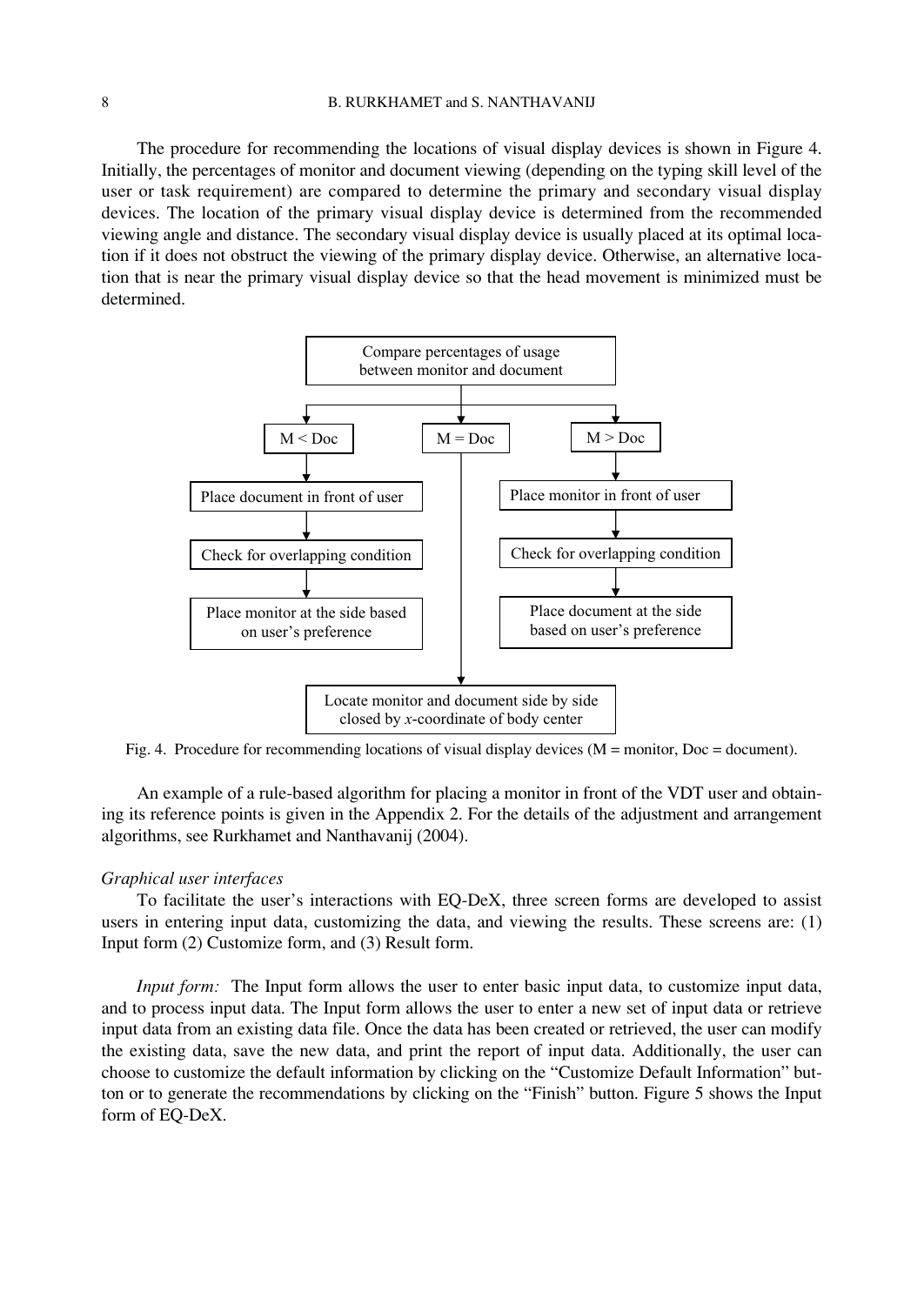#### VDT WORKSTATION ADJUSTMENT AND ACCESSORIES ARRANGEMENT 9

| There are two screens for entering input data: (A) Basic Input Data, and (B) Customize Input Data. You need to enter basic input data<br>including personal information and VDT (Visual Display Terminal) task information.<br>You can go around the screen by using Tab button or clicking at what you want.<br>Your Name can be used as the file name when you save the information.<br>Summation of Input Device usage should be equal to 100%.<br>Summation of Visual Display usage should be equal to 100%. |
|------------------------------------------------------------------------------------------------------------------------------------------------------------------------------------------------------------------------------------------------------------------------------------------------------------------------------------------------------------------------------------------------------------------------------------------------------------------------------------------------------------------|
| VDT (Visual Display Terminal) Task Information                                                                                                                                                                                                                                                                                                                                                                                                                                                                   |
| Percentage of Input Device Usage<br>Mouse<br>$\frac{100}{8}$ %<br>$0\%$<br>Keyboard<br>Percentage of Visual Display Usage<br>Monitor<br>$\overline{0}$ %<br>Document<br>$100\%$<br>Preferred Location for Monitor when Center Location is not Possible<br>G Left Side<br>C Right Side<br>Preferred Location for Document when Center Location is not Possible.                                                                                                                                                   |
| C Left Side<br>C Right Side<br>When using Keyboard<br>C I use alphabet keys more than numeric keys<br>C I use numeric keys more than alphabet keys                                                                                                                                                                                                                                                                                                                                                               |
| Finis Software needs Your Information (Personal Information and VDT (Visual Display Terminal) Task Information (                                                                                                                                                                                                                                                                                                                                                                                                 |

Fig. 5. Input form.

*Customize form:* In the Customize form, the user will be able to change the default information that EQ-DeX assumes. Specifically, the user can change the default adjustment ranges of the VDT workstation, default dimensions of computer accessories, default percentages of VDT task, and default physical and visual interactions between the user and computer accessories. For the physical and visual interactions, the user can choose the degree of interaction from the given three degrees (i.e., weak, moderate, and strong).

After the altering of default information is finished, the user may choose to return to the Input form by clicking on the "Back" button or to generate the recommendations by clicking on the "Finish" button. When the "Back" button is clicked, the new default information will also be saved. Figure 6 shows the Customize form of EQ-DeX.

*Result form:* The Result form contains two parts. The left part gives the summary of selected input data and the recommendations for the VDT workstation settings and computer accessories layout. The right part presents two line figures. The top line figure shows a top view of a VDT user and the layout of computer accessories (keyboard, mouse, monitor, and document holder). The accessories are coded with color to differentiate one from the others. The bottom line figure shows a side view of the VDT user's seated posture if the workstation settings are adjusted according to the recommendations. With the given recommendations and the two line figures, the VDT user is able to visualize what his/her seated posture would look like.

From the Result form, the user can choose to return to the previous form by clicking on the "Back to Previous" button or to exit from EQ-DeX by clicking on the "Exit from Program" button. Additionally, a hardcopy of the recommendations generated by EQ-DeX based on a given set of input data can be obtained by clicking on the "Print" button.

Figure 7 shows the Result form of EQ-DeX.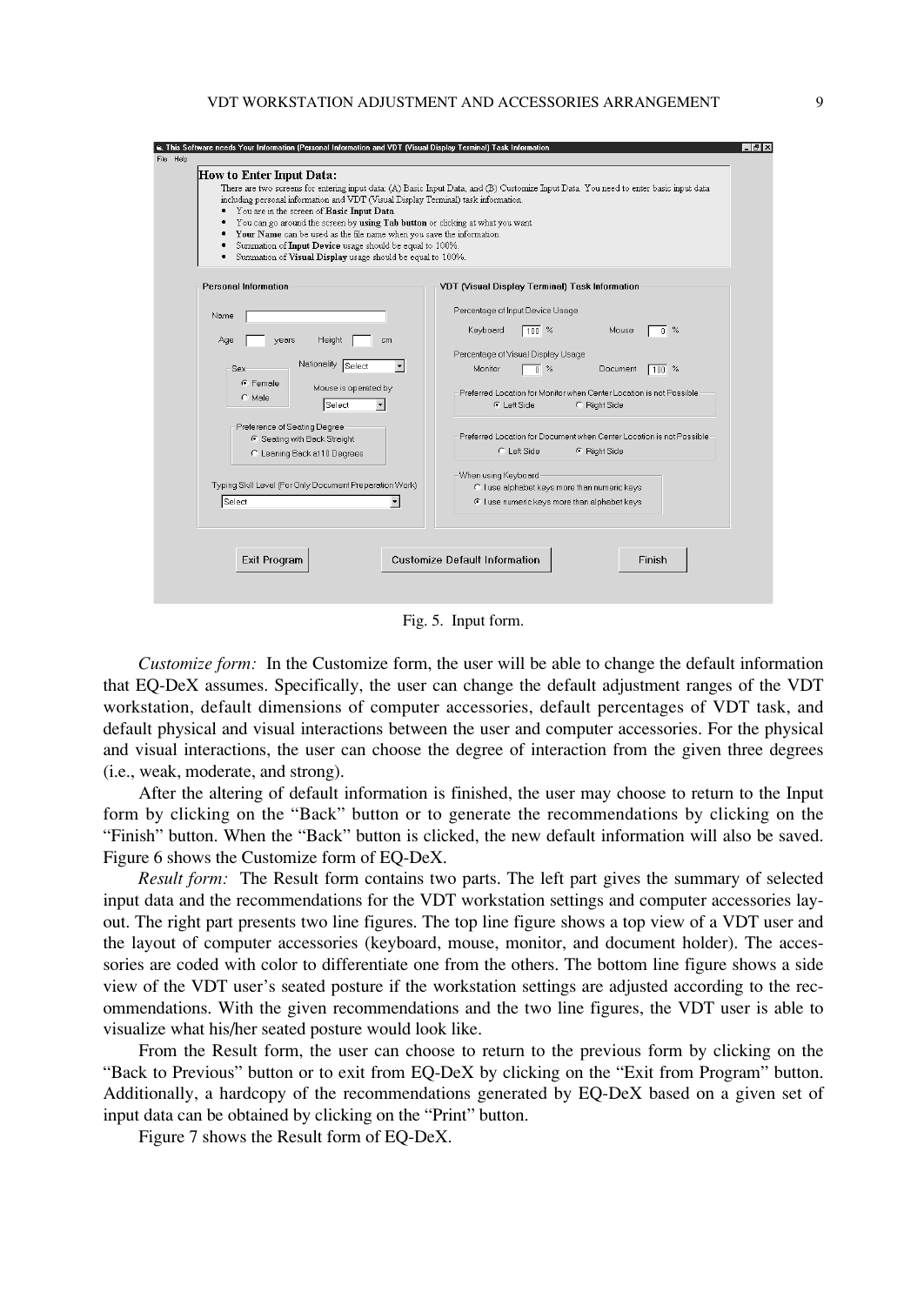| Height Ranges of VDT Workstation (in cm)                                                                                                                                      | % of Work Task                                                                                                                                                                                                            |
|-------------------------------------------------------------------------------------------------------------------------------------------------------------------------------|---------------------------------------------------------------------------------------------------------------------------------------------------------------------------------------------------------------------------|
| Adjustable<br>Minimum<br>Maximum<br>□ Seat Height<br><b>Default</b><br>□ Keyboard Height<br>Clear<br>□ Monitor Height                                                         | Document Preparation<br>$\%$<br>Default<br>$\!\%$<br>Data Entry<br>$\%$<br>Graphics Design<br>Clear<br>$\%$<br>Others                                                                                                     |
| <b>Computer Accessories (in cm)</b><br>Width<br>Length<br>Height<br>Keyboard<br>Mouse Pad<br>Default<br>Monitor<br>Clear<br>Document<br>Remark: Monitor Width is at the Front | Physical Interaction between User and<br>Keyboard<br>Strong<br>Mouse<br>Moderate<br>Document<br> Weak<br>۰<br>Visual Interaction between User and<br>Keyboard<br>Weak<br>Monitor<br>Strong<br><b>Document</b><br>Moderate |

Fig. 6. Customize form.



Fig. 7. Result form.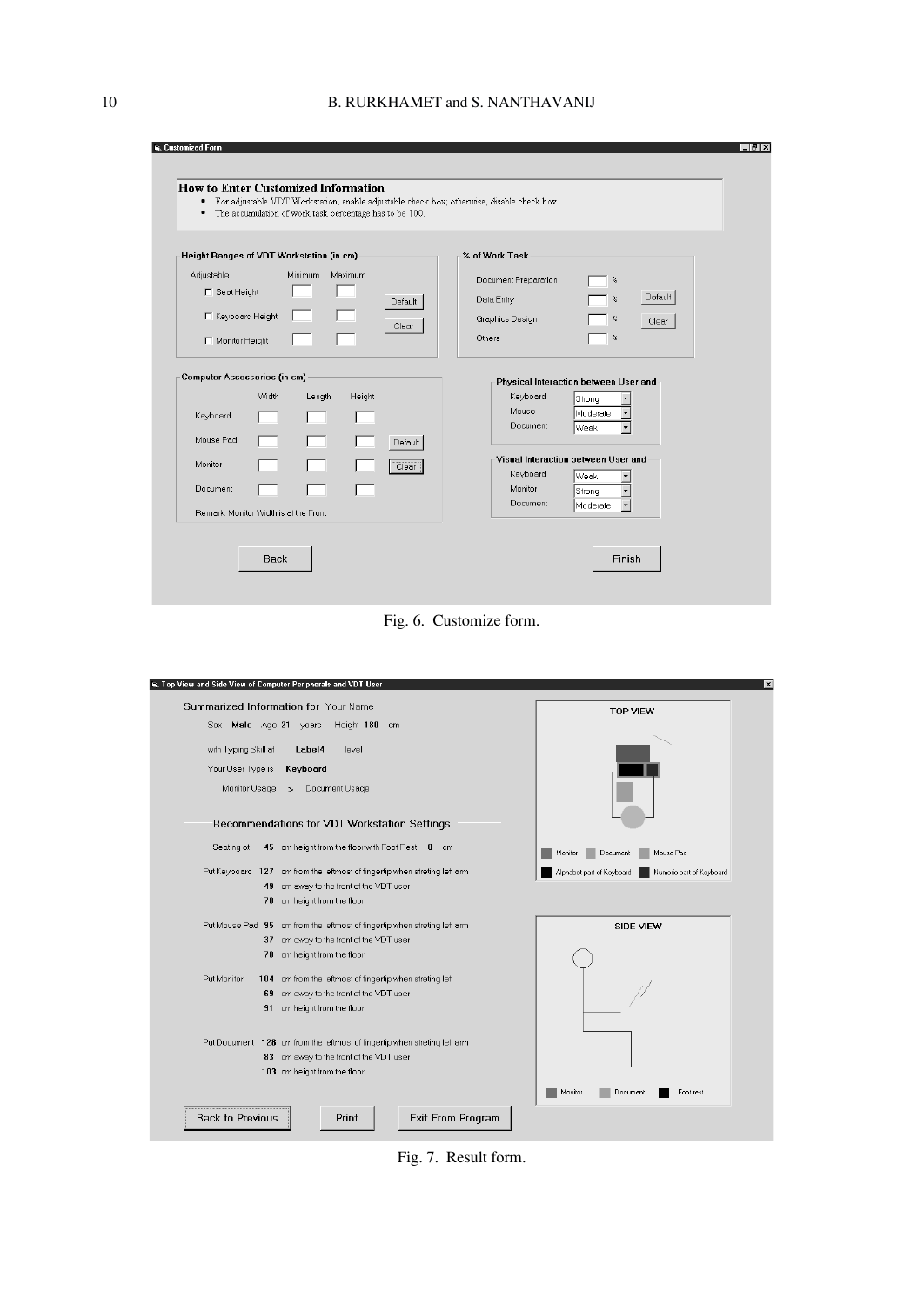#### EXAMPLES

In this section, we present two examples to show that the recommendations on VDT workstation adjustment and computer accessories arrangement reflect a VDT user's body height, VDT task, and the percentages of usage of input and visual display devices.

#### *Example I*

In Example I, the VDT user is assumed to be a 21-year-old Thai male with a body height of 180 cm. The user's dominant VDT task is document preparation and the primary input device is the keyboard. The percentages of input device usage for the keyboard and mouse are 70% and 30%, respectively. While operating the keyboard, the VDT user uses alphabet keys more than numeral keys. His typing skill is at the beginner level. Between the monitor and document, the VDT user spends 70% of his task duration viewing the monitor and 30% viewing the document. The default adjustment ranges of the workstation and default dimensions of computer accessories are used. The input data is entered into EQ-DeX through the Input form (see Figure 8).

Figure 9 shows the Result form that displays the recommendations. From the top line figure at the right side of the form, it is seen that EQ-DeX recommends placing the monitor right in front of the VDT user because the user views the monitor more than the document. The document holder is shown to be at the left side of the monitor due to the user's preference as indicated in Figure 8. From the bottom line figure, it is seen that both the document and monitor screen are at the same level height. This helps to prevent the VDT user from having to look up and down between the two visual display devices.

Between the keyboard and mouse, the keyboard is placed in front of the VDT user since it is his primary input device and it deserves to occupy the best location. The recommended location for the mouse is close to the keyboard to reduce the hand movement between the two devices. However, if the VDT user is not comfortable with the recommended location shown in Figure 9, he can alterna-

| basic input data including personal information and VDT (Visual Display Terminal) task information.<br>• You are in the screen of Basic Input Data.<br>You can go around the screen by using Tab button or clicking at what you want.<br>Your Name can be used as the file name when you save the information.<br>Summation of Input Device usage should be equal to 100%.<br>Summation of Visual Display usage should be equal to 100%. | There are two screens for entering input data: (A) Basic Input Data, and (B) Customize Input Data. You need to enter                                                                                                                                                                                                                                                               |
|------------------------------------------------------------------------------------------------------------------------------------------------------------------------------------------------------------------------------------------------------------------------------------------------------------------------------------------------------------------------------------------------------------------------------------------|------------------------------------------------------------------------------------------------------------------------------------------------------------------------------------------------------------------------------------------------------------------------------------------------------------------------------------------------------------------------------------|
| <b>Personal Information</b>                                                                                                                                                                                                                                                                                                                                                                                                              | <b>VDT (Visual Display Terminal) Task Information</b>                                                                                                                                                                                                                                                                                                                              |
| Name<br>Tommy<br>Height 180<br>21<br>years<br>Age<br>cm<br>Nationality Thai<br>Sex<br>C Female<br>Mouse is operated by<br>G Male<br>Right Hand<br>Preference of Seating Degree<br>6 Seating with Back Straight<br>C Leaning Back at 10 Degrees                                                                                                                                                                                           | Percentage of Input Device Usage<br>Mouse<br>Keyboard<br>$70^{\circ}$<br>30%<br>Percentage of Visual Display Usage<br>$70\%$<br>Monitor<br>Document<br>$30\%$<br>Preferred Location for Monitor when Center Location is not Possible<br>C Left Side<br>← Right Side<br>Preferred Location for Document when Center Location is not Possible-<br><b>C</b> Left Side<br>C Right Side |
| Typing Skill Level (For Only Document Preparation Work)<br>Beginner Speed < 20 words/min.                                                                                                                                                                                                                                                                                                                                                | When using Keyboard<br>I use alphabet keys more than numeric keys<br>C I use numeric keys more than alphabet keys                                                                                                                                                                                                                                                                  |

Fig. 8. Input data for Example I.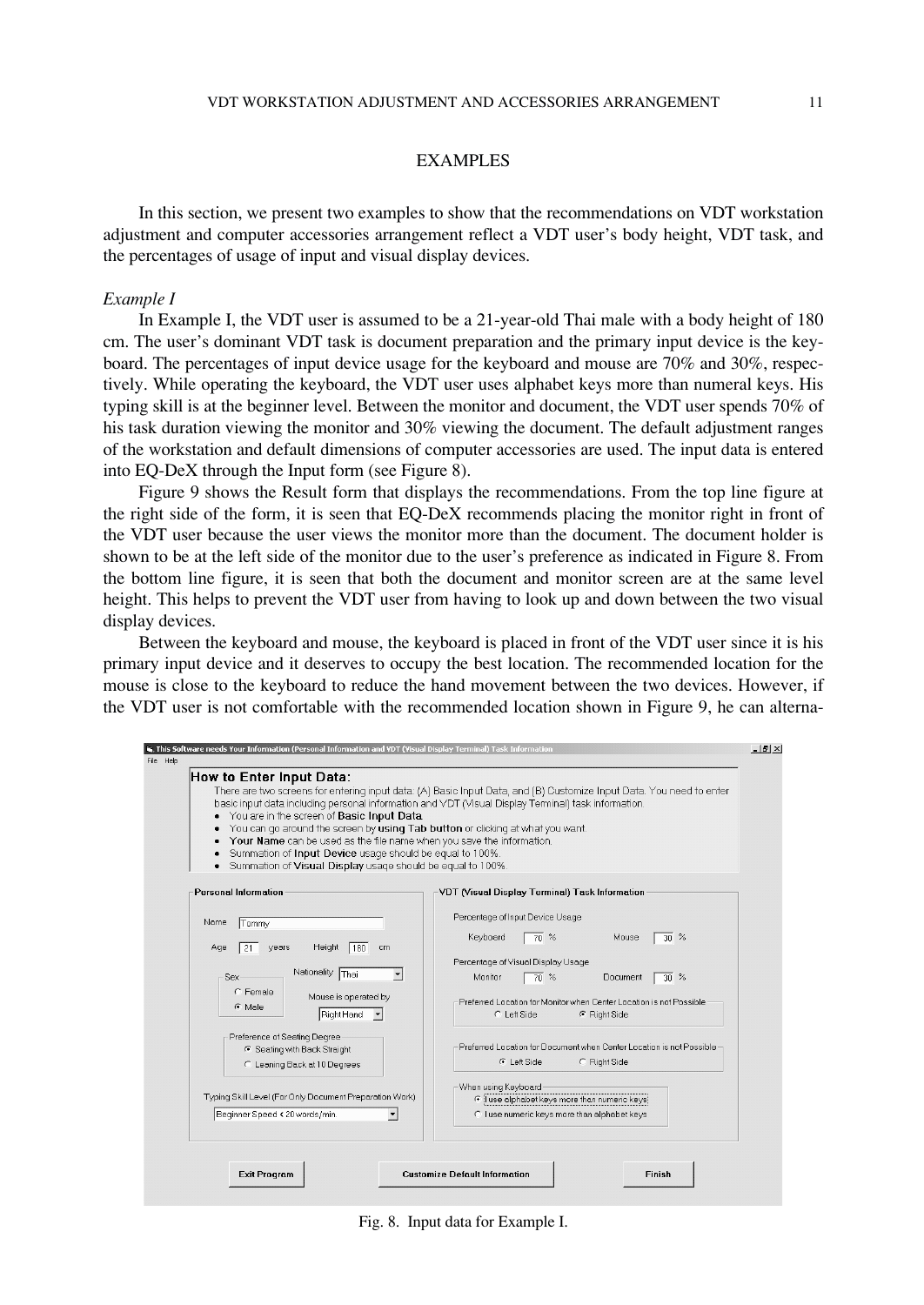

Fig. 9. Recommendations for Example I.

tively place the mouse at the right side of the keyboard (even if it requires greater hand movement than when placing it at the recommended location).

More importantly, the VDT user can work at his VDT workstation with a correct seated posture.

#### *Example II*

In this example, we assume that the VDT user is a 27-year-old Thai female with a body height of 150 cm. She is a professional typist. Her dominant VDT task is numerical data entry. As a result, this VDT user uses the keyboard about 70% and the mouse only 30% of her task duration. The primary visual display device is the document (70%) and the secondary one is the monitor (30%). The adjustment ranges of the workstation and the dimensions of computer accessories are according to the default information stored in EQ-DeX. See Figure 10 for the Input form for this example.

From the input data, EQ-DeX recommends placing the document in front of the VDT user (because it is her primary visual display device) and the monitor at its right side. Also, since the VDT user's dominant task is numerical data entry, she tends to use the numeral keys more often than the alphabet keys. As a result, EQ-DeX recommends placing the keyboard such that the numeral keys can be operated conveniently (in front of the user's right hand). For the mouse, EQ-DeX once again recommends placing it close to the numeral keys. At the recommended location, it is seen that the VDT user can move from the numerical keys to the mouse just by sweeping her right lower arm. However, if this location is not preferable, the VDT user can alternatively place the mouse at the right side of the keyboard.

Figure 11 shows the recommendations for the VDT workstation adjustment and computer accessories arrangement for Example II. It is noticed that even though the seat level height is lowered to its lower limit, it is still too high for the VDT user. Thus, EQ-DeX recommends placing a 3-cm footrest under her feet to prevent them from dangling.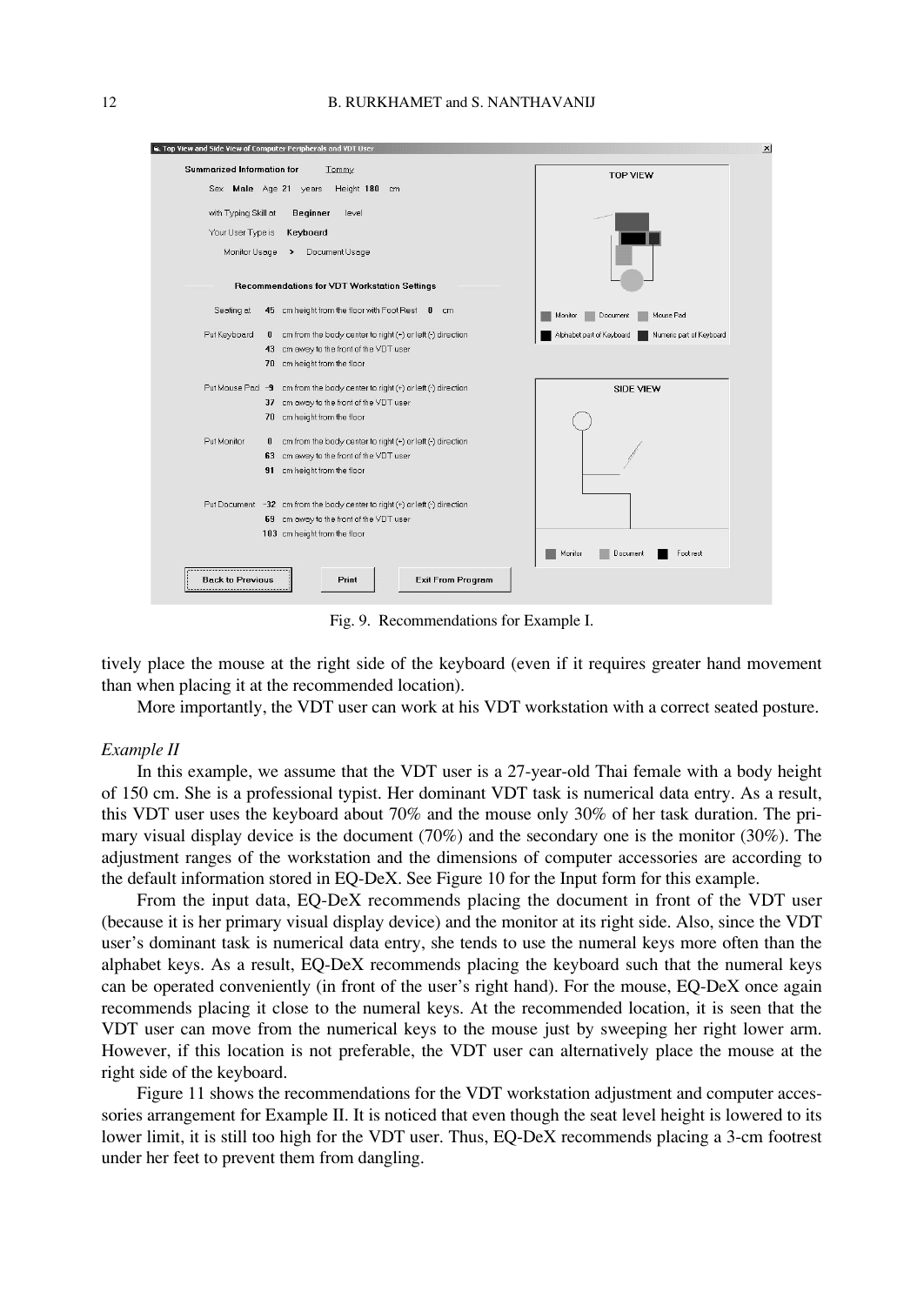## VDT WORKSTATION ADJUSTMENT AND ACCESSORIES ARRANGEMENT 13

| You are in the screen of Basic Input Data.<br>You can go around the screen by using Tab button or clicking at what you want.<br>Your Name can be used as the file name when you save the information.<br>Summation of Input Device usage should be equal to 100%.<br>Summation of Visual Display usage should be equal to 100%. | There are two screens for entering input data: (A) Basic Input Data, and (B) Customize Input Data. You need to enter<br>basic input data including personal information and VDT (Visual Display Terminal) task information.                                                                                                                                              |
|---------------------------------------------------------------------------------------------------------------------------------------------------------------------------------------------------------------------------------------------------------------------------------------------------------------------------------|--------------------------------------------------------------------------------------------------------------------------------------------------------------------------------------------------------------------------------------------------------------------------------------------------------------------------------------------------------------------------|
| <b>Personal Information</b>                                                                                                                                                                                                                                                                                                     | VDT (Visual Display Terminal) Task Information                                                                                                                                                                                                                                                                                                                           |
| Name<br>Angie<br>Height<br>150<br>Age<br>years<br>cm<br>27<br>Nationality Thai<br>Sex<br>G Female<br>Mouse is operated by<br>C Male<br>Left Hand<br>Preference of Seating Degree<br>6 Seating with Back Straight<br>C Leaning Back at 10 Degrees                                                                                | Percentage of Input Device Usage<br>70%<br>Keyboard<br>Mouse<br>$30\%$<br>Percentage of Visual Display Usage<br>Monitor<br>$30\%$<br>Document<br>70%<br>Preferred Location for Monitor when Center Location is not Possible<br>C Left Side<br><b>6</b> Right Side<br>Preferred Location for Document when Center Location is not Possible<br>G Left Side<br>C Right Side |
| Typing Skill Level (For Only Document Preparation Work)<br>Professional Speed >= 35 words/min.                                                                                                                                                                                                                                  | -When using Keyboard<br>C I use alphabet keys more than numeric keys<br>Thuse numeric keys more than alphabet keys                                                                                                                                                                                                                                                       |

Fig. 10. Input data for Example II.

| <b>Summarized Information for</b> | Angie                                                                        | <b>TOP VIEW</b>                                       |
|-----------------------------------|------------------------------------------------------------------------------|-------------------------------------------------------|
|                                   | Sex Female Age 27 years<br>Height 150 cm                                     |                                                       |
|                                   | with Typing Skill at Professional level                                      |                                                       |
| Your User Type is                 | Keyboard                                                                     |                                                       |
| Monitor Usage <                   | Document Usage                                                               |                                                       |
|                                   | <b>Recommendations for VDT Workstation Settings</b>                          |                                                       |
| Seating at                        | 40 cm height from the floor with Foot Rest 3 cm                              | Mouse Pad<br>Monitor<br>Document                      |
| Put Keyboard                      | 18 cm from the body center to right (+) or left (-) direction                | Numeric part of Keyboard<br>Alphabet part of Keyboard |
|                                   | 32 cm away to the front of the VDT user                                      |                                                       |
|                                   | 62 cm height from the floor                                                  |                                                       |
|                                   | Put Mouse Pad $6$ cm from the body center to right (+) or left (-) direction | SIDE VIEW                                             |
|                                   | 20 cm away to the front of the VDT user                                      |                                                       |
|                                   | 62 cm height from the floor                                                  |                                                       |
| Put Monitor                       | 22 cm from the body center to right (+) or left (-) direction                |                                                       |
|                                   | 68 cm away to the front of the VDT user                                      |                                                       |
|                                   | 73 cm height from the floor                                                  |                                                       |
| Put Document                      | cm from the body center to right (+) or left (-) direction<br>$\bf{0}$       |                                                       |
|                                   | cm away to the front of the VDT user<br>53                                   |                                                       |
|                                   | cm height from the floor<br>88                                               |                                                       |
|                                   |                                                                              | Foot rest<br>Monitor<br>Document                      |
|                                   |                                                                              |                                                       |

Fig. 11. Recommendations for Example II.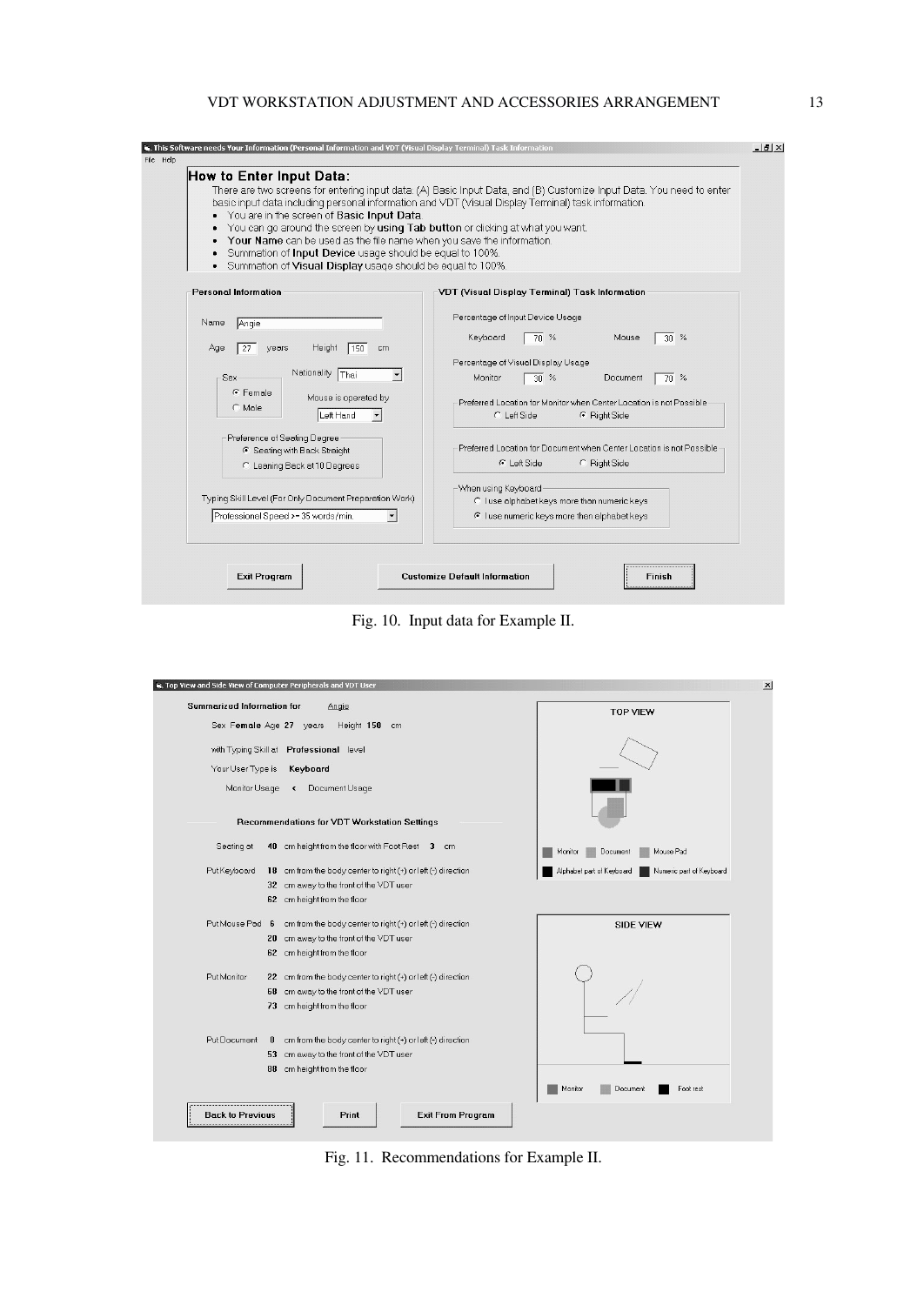## VALIDITY TEST OF EQ-DeX

An experiment to test the validity of the adjustment and arrangement algorithms used in EQ-DeX was conducted (Rurkhamet and Nanthavanij, 2004). Twenty university students (15 males and 5 females) participated in the experiment. Their age and body height ranges were 20-22 years and 155- 180 cm, respectively. Based on the results of the typing test, the subjects were categorized either as professional-level, intermediate-level, or beginner-level typists. Twelve subjects (four subjects per each category) were assigned to perform the document preparation task. Among the remaining eight subjects, four were assigned the graphics design task while the other four were given the numerical data entry task. Each subject had to perform the given VDT task (which lasted 30 minutes) two times, with at least three days apart between the two trials.

In the first trial, the subjects were asked to adjust the workstation and arrange computer accessories according to their preference. All the settings and accessory locations were recorded and reference points were measured. Additionally, all paired distances between input devices and those between display devices were measured and recorded prior to the test. A video camera was used to record the subject's hand movements.

In the second trial, the subjects used EQ-DeX to recommend the VDT workstation settings and the layout of computer accessories. Then, the computer table, chair, keyboard, mouse, monitor, and document were placed according to the EQ-DeX's recommendations. However, the subjects were allowed to readjust the VDT workstation settings and locations of computer accessories if desired. The instruction, test materials, and test conditions were the same as those used in the first trial. The same video camera was also used to record all hand movements.

The results showed that when adjusting the workstation and arranging computer accessories according to the recommendations from EQ-DeX, the hand movement was found to reduce significantly (at  $p = 0.05$ ). The reductions in average hand movements when performing the document preparation and graphics design tasks were greater than that when performing the numerical data entry task. Table 3 shows the summary of the comparisons between the hand movements from the two trials. Furthermore, the body posture of the subjects was found to be similar to the line figure shown in the Result form.

|                      | Average hand movement (cm) |              | Average difference (cm)      |              |
|----------------------|----------------------------|--------------|------------------------------|--------------|
| VDT task             | First trial                | Second trial | (Second trial – First trial) | % Difference |
| Document preparation |                            |              |                              |              |
| - Professional       | 1914.8                     | 409.4        | $-1505.4$                    | $-78.62\%$   |
| - Intermediate       | 1366.6                     | 295.3        | $-1071.3$                    | $-78.39\%$   |
| - Beginner           | 927.3                      | 212.3        | $-715.0$                     | $-77.11\%$   |
| Graphics design      | 6612.6                     | 1873.4       | $-4739.2$                    | $-71.67%$    |
| Numeric data entry   | 4561.1                     | 3426.6       | $-1134.5$                    | $-24.87\%$   |

Table 3. Comparisons between the hand movements from the two trials.

Note: Adapted from Ruhkhamet and Nanthavanij (2004)

#### **CONCLUSION**

This paper discusses the design, structure, and components of EQ-DeX which is an analytic and rule-based tool for recommending the VDT workstation settings and computer accessories layout so that the VDT user could maintain a correct seated posture. EQ-DeX uses three screen forms to enable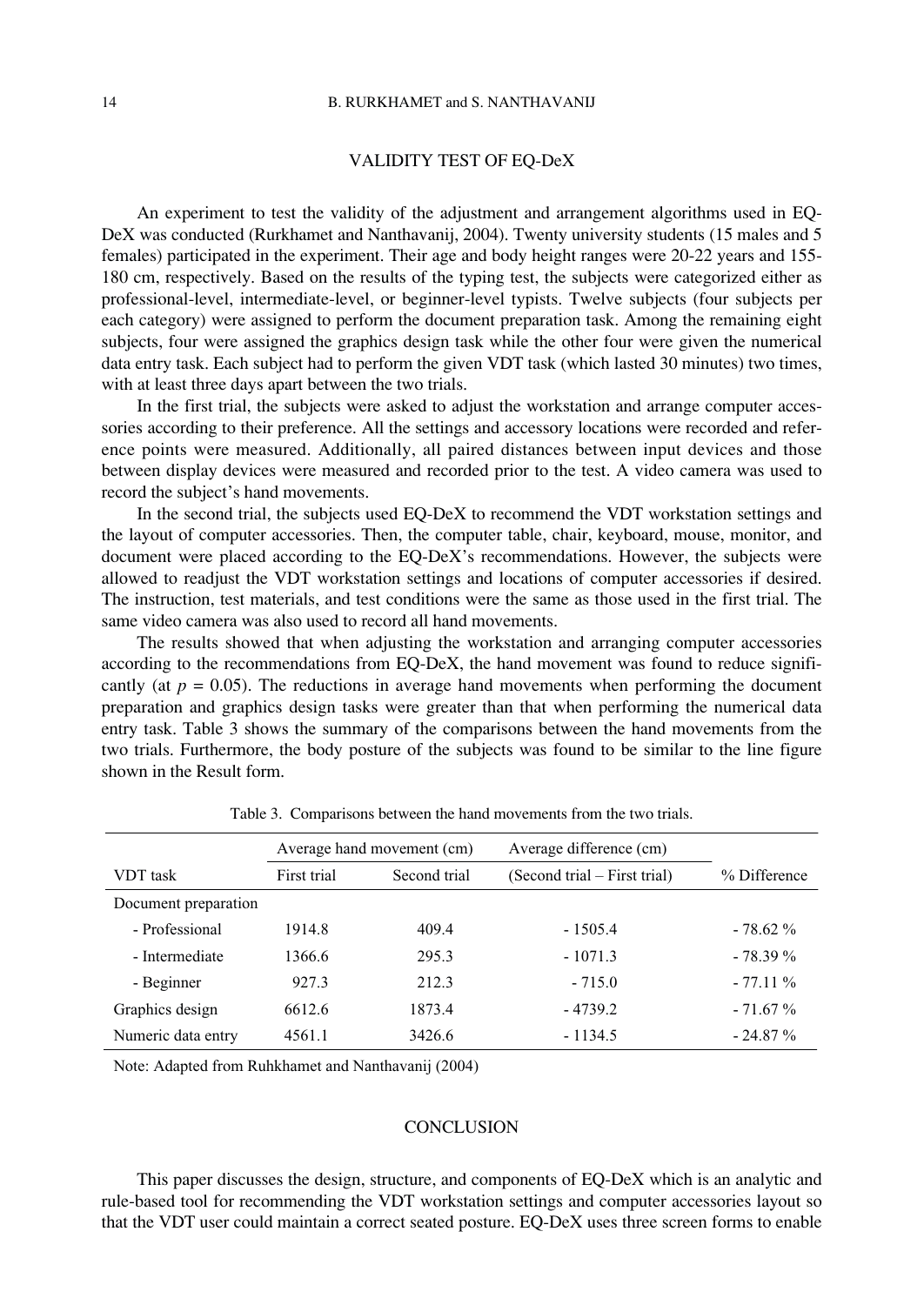a user to enter input data, customize the adjustment ranges and dimensions of computer accessories, and view and print the report of recommendations. EQ-DeX requires basic input data such as age, gender, and body height of the VDT user. Other input data, for example, VDT task, usage of input and visual display devices, and location preference, are also required by EQ-DeX. From the input data, the adjustment and arrangement algorithms are utilized in sequence to recommend the VDT workstations settings and the arrangement of the input and visual display devices. The quantitative data are processed by a set of mathematical formulas to generate the VDT workstation settings while the qualitative data are processed by a set of rules to recommend the layout of computer accessories.

The recommendations are presented in two forms: (1) numerical values, and (2) line figures. The numerical values assist the VDT user in adjusting the workstation to achieve more precise settings. These numbers also help to eliminate the vagueness of recommendations usually encountered in the literature. The two line figures in the result report enable the VDT user to have a visual feedback of his/her seated posture when the VDT workstation is adjusted according to the recommendations. The locations of input and visual display devices are also displayed in the figures.

EQ-DeX is a decision support tool that will make VDT workstation adjustment and computer accessories arrangement practical and convenient. With EQ-DeX and a fully adjustable VDT workstation, it is anticipated that VDT users will be able to sit with a correct seated posture while operating the VDT. Consequently, the risk of developing MSD and CTD is expected to be reduced.

The authors wish to express their gratitude to the Thailand Research Fund for providing financial support for this study through the Royal Golden Jubilee Grant, No. PHD/00032/2541.

#### APPENDIX 1

| Ankle $(A)$ :              | Ax      | $=$ | $TSin [BA] + ULCos [SA]$  |
|----------------------------|---------|-----|---------------------------|
|                            | Aу      | $=$ | $\theta$                  |
| Toe (TO)                   | TOx     | $=$ | $\text{foot} + \text{Ax}$ |
|                            | TOy     | $=$ | $\theta$                  |
| Knee $(K)$                 | Kx      | $=$ | Ax                        |
|                            | Кy      | $=$ | $Ay + LL + TT$            |
| $\text{Hip}\left(H\right)$ | Hx      | $=$ | $TSin$ [BA]               |
|                            | Hy      | $=$ | $Ky$ - ULSin [SA]         |
| Shoulder (S)               | $S_{X}$ | $=$ | $\overline{0}$            |
|                            | Sy      | $=$ | $Hy + TCos [BA]$          |
| Elbow (EL)                 | ELx     | $=$ | UASin [AA]                |
|                            | ELy     | $=$ | $Sy-UACos[AA]$            |
| Fingertip $(F)$            | Fx      | $=$ | $ELx + EFCos [AA]$        |
|                            | Fy      | $=$ | $ELy + EFSin [AA]$        |
| Wrist (W)                  | Wx      | $=$ | $Fx - FCos [AA]$          |
|                            | Wy      | $=$ | $Fy - FSin [AA]$          |
| Eye(E)                     | Ex      | $=$ | 5                         |
|                            | Ey      | $=$ | $Sy + SE$                 |
| Top of head (TH)           | THx     | $=$ | $\theta$                  |
|                            | THy     | $=$ | Seated height             |
| Chin(C)                    | Cx      | $=$ | 0                         |
|                            | Сy      | $=$ | $THy - CT$                |
|                            |         |     |                           |

*Formulas for calculating (x, y) coordinates of body reference points*

Note: AA = arm angle, BA = back angle, SA = seat angle,  $CT = \text{chin-to-top of head length}$ ,  $EF =$ elbow-fingertip length,  $F =$  forearm length,  $LL =$  lower arm length,  $SE =$  shoulder-eye length,  $UA =$ upper arm length,  $UL =$ upper leg length,  $T =$ trunk length,  $TT =$ thigh thickness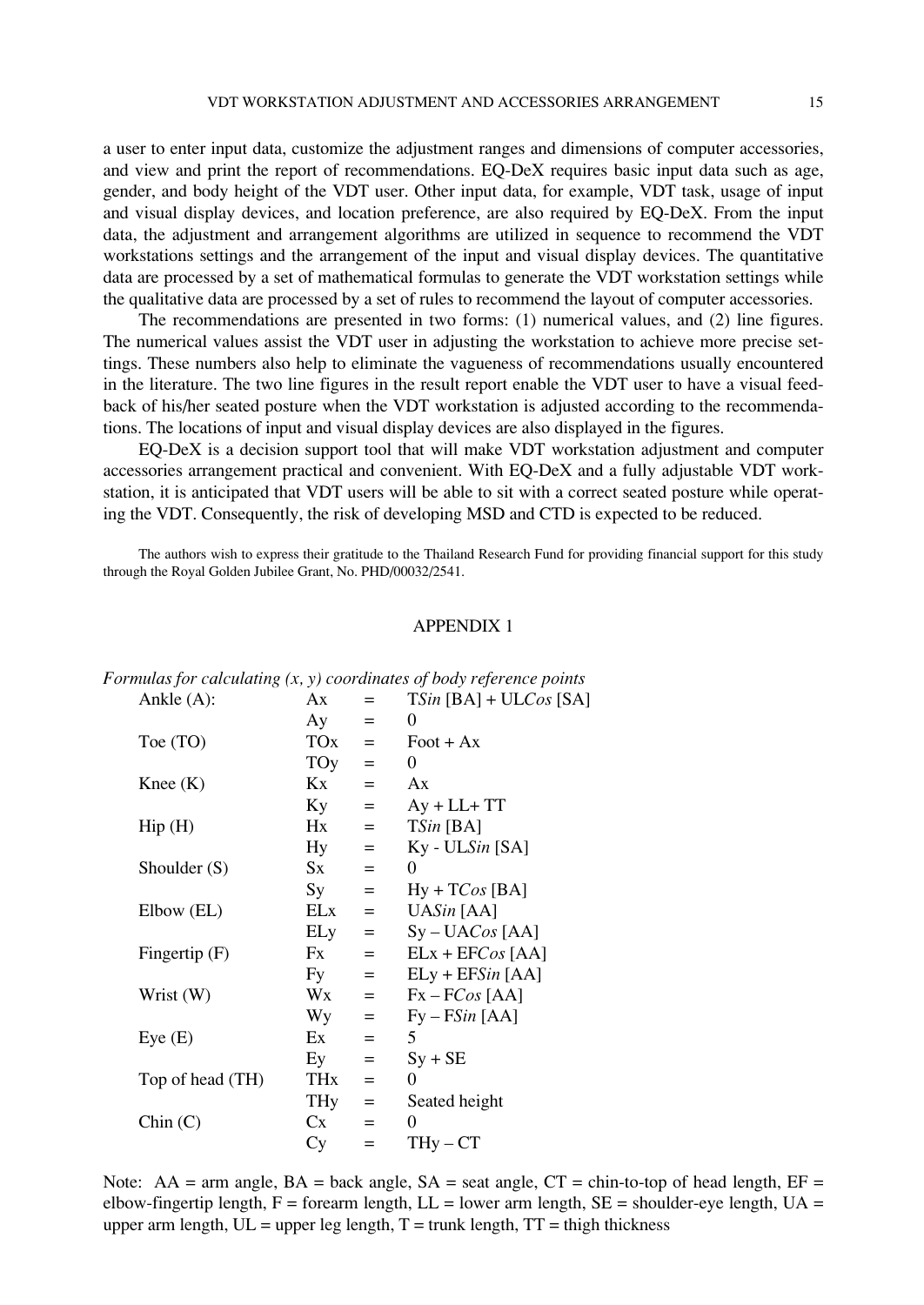## APPENDIX 2

| Rule-based algorithm for placing a monitor in front of the user and obtaining its reference points |
|----------------------------------------------------------------------------------------------------|
| $XLowerRight_Monitor = XBodyCenter + (MonitorWidth / 2)$                                           |
| YLowerRight_Monitor = $Eye_X + YBodyCenter + (MinVDMonitor *$                                      |
| Cos(Recommended_Viewing_Angle * DEGTORAD)) -                                                       |
| (MonitorHeight / 2) * Sin(Recommended_Viewing_Angle                                                |
| * DEGTORAD)                                                                                        |
| ZLowerRight_Monitor = Eye_Y - MinVDMonitor *                                                       |
| Sin(Recommended_Viewing_Angle * DEGTORAD) -                                                        |
| (MonitorHeight / 2) * Cos(Recommended_Viewing_Angle                                                |
| * DEGTORAD)                                                                                        |
| If (YLowerRight_Monitor < YUpperRight_PrimaryInput) Then                                           |
| YLowerRight_Monitor = YUpperRight_PrimaryInput + 1                                                 |
| End If                                                                                             |
| If YLowerRight_Monitor < YUpperRight_SecondaryInput Then                                           |
| YLowerRight_Monitor = YUpperRight_SecondaryInput + 1                                               |
| End If                                                                                             |
| If YLowerRight_Monitor < YUpperRight_AlterSecondaryInput Then                                      |
| YLowerRight_Monitor = YUpperRight_AlterSecondaryInput + 1                                          |
| End If                                                                                             |
| If ZLowerRight_Monitor > Monitor_Upper Then                                                        |
| ZLowerRight_Monitor = Monitor_Upper                                                                |
| YCenter_Monitor = YLowerRight_Monitor + (MonitorHeight / 2) *                                      |
| Sin(Recommended_Viewing_Angle * DEGTORAD)                                                          |
| ZCenter_Monitor = ZLowerLeft_Monitor + (MonitorHeight / 2) *                                       |
| Cos(Recommended_Viewing_Angle * DEGTORAD)                                                          |
| $Recommended_Viewing\_Angle = Atn((Eye_Y - ZCenter_Monitor) /$                                     |
| (YCenter_Monitor - Eye_X)) * RADTODEG                                                              |
| Else                                                                                               |
| If ZLowerRight_Monitor < Monitor_Lower Then                                                        |
| ZLowerRight_Monitor = Monitor_Lower                                                                |
| YCenter_Monitor = YLowerRight_Monitor + (MonitorHeight / 2) *                                      |
| Sin(Recommended_Viewing_Angle * DEGTORAD)                                                          |
| ZCenter_Monitor = ZLowerLeft_Monitor + (MonitorHeight / 2) *                                       |
| Cos(Recommended_Viewing_Angle * DEGTORAD)                                                          |
| Recommended_Viewing_Angle = Atn((Eye_Y - ZCenter_Monitor) /                                        |
| (YCenter_Monitor - Eye_X)) * RADTODEG                                                              |
| End If<br>End If                                                                                   |
| If Recommended_Viewing_Angle $> 60$ Then Recommended_Viewing_Angle = $60$                          |
| End If                                                                                             |
| If Recommended_Viewing_Angle < $0$ Then Recommended_Viewing_Angle = $0$                            |
| End If                                                                                             |
| XLowerLeft_Monitor = XBodyCenter - (MonitorWidth / 2)                                              |
| YLowerLeft_Monitor = YLowerRight_Monitor                                                           |
| ZLowerLeft_Monitor = ZLowerRight_Monitor                                                           |
| $XCenter_Monitor = XBodyCenter$                                                                    |
| YCenter_Monitor = YLowerRight_Monitor + (MonitorHeight / 2) *                                      |
| Sin(Recommended_Viewing_Angle * DEGTORAD)                                                          |
|                                                                                                    |